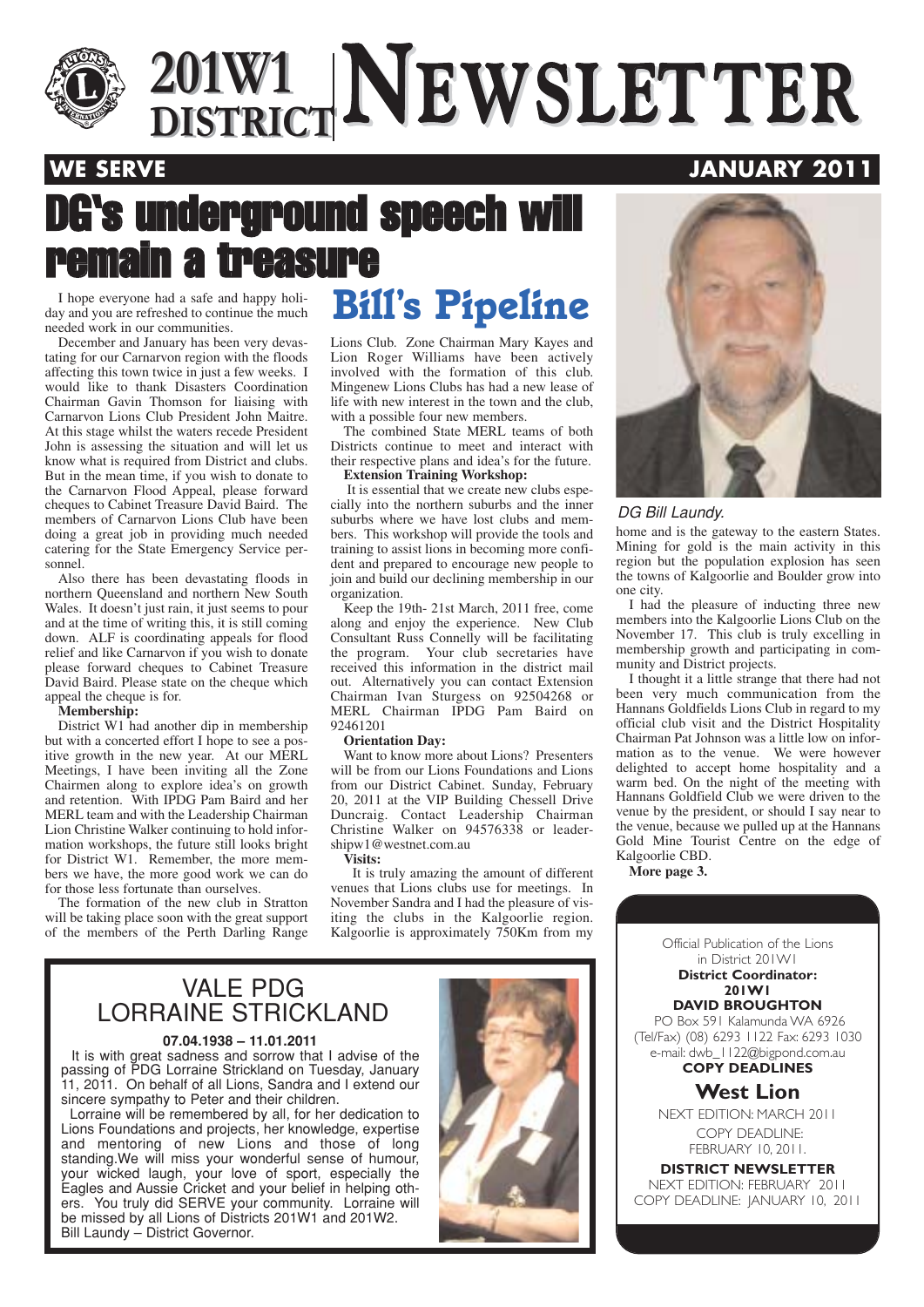# Lorraine and family came West on 1973

Lorraine was born and educated in Victoria, where she completed teacher training and worked mainly in the early childhood area in difficult inner city priority schools.

Lorraine married Peter in 1965 they have four children and four grandchildren.

Lorraine and Peter moved to WA with their family in 1973. Lorraine moved on to become an Education Officer, Deputy Principal, and Principal in the Primary sector of the Education Dept. of Western Australia.

When Peter joined Lynwood District Lions Club in 1977 Lorraine became an active member of the Ladies Auxiliary.

Lorraine survived a dramatic car accident in 1986 that changed the course of her life. After surviving five years of recuperation, therapy and reconstructive surgery she enrolled in the Masters Programme at Murdoch University in 1990 and joined the teaching and lecturing staff in the School of Education at Murdoch later in the same year, a position she held for fifteen years.

Lorraine completed her Master of Education Degree in 1995 and after ceasing full time work, Lorraine continued teaching, tutoring and mentoring external Education students for Murdoch University.

Lorraine became a Lion in her own right in 1992.

Three times secretary of the Lions Club of Lynwood Districts Inc. (now Lions Club of Canning City Inc.) she went on to serve as President during the year her club hosted the Ascot District 201W1 Convention and was President again when her club hosted the Diamond Convention.

Lorraine served the District as both Vice District Governor and as District Governor in 2001-2002 for which she received a 100% District Governor's Award from Lions International.

She served on Cabinet as Zone Chairman Coordinator and was the Chairman of the Lions Save Sight Foundation and was Multiple District State Coordinator for Youth of the Year for four years.

Always active at Club, District and Multiple District level, Lorraine valued each and every opportunity to serve the advancement of Lions. She especially enjoyed the opportunity of, serving as Convention Secretary for the MD Perth Convention 2000, her work with the Multiple District MERL group, her time as District Chairman for Leadership and Lions



Lorraine Strickland with Claremont-Nedlands Lion Leo McManus.

Development and her long term involvement with Youth of the Year. She believed that her greatest challenges were serving as District Governor, and Chairperson of the Lions Save Sight Foundation. She was involved in rebuilding and revitalising the Foundation and increasing public and newer Lions' awareness of its purpose and aims.

### **Club Positions**

18 years service;16 years on the board; President twice; Secretary three times; Vice President three times

**District Positions** 16 years Cabinet; Zone Chairman1999- 2000; Vice District Governor 2000/2001; District Governor 2001/2002; District

Chairman Leadership & Development three years; Target Marketing Committee member; WOR Committee (Membership & Extension); Save Sight Board Member/ Hon Secretary; District Youth of the Year Chairman; 10 years as Zone Chairman; Liaison Officer; Sergeant at Arms for District Conventions 2003 & 2007; Chairman Save Sight Foundation 2005- 2011

### **Multiple District Positions**

Three years Multiple District Membership and Extension Committee; Three Years Area Representative Multiple District; Membership and Extension WA.<br>Secretary 48<sup>th</sup> M D Convention Perth 2000; Four years as State Coordinator for Youth of the Year

### **Awards;**

Club Presidents Appreciation Awards 1994/95/99/04;

International Presidents Appreciation Award;

100% Secretary's Award 1994/95; Cabinet Secretary's Certificate of Appreciation;

District Trainer Award 1994; Leadership & Development Award 1995; Keith Anderson Memorial Award 1995/96; District Governor's Star Award 1996/97; James D Richardson Award 1998;

Seven District Chairman Service Awards; Zone Chairman Service Award 1998/99;

International Certificate of Appreciation – Judge Howard L Patterson for Leadership Development;

- MD Council Chairman's Service Award for MD Convention Secretary Perth 2000;
- MD Council Chairman's Service Award for Membership and Extension 2001; 100% District Governor Award from
- International;
- Melvin Jones Fellow 2003;
- District Governor's Star Award 2005; Tom Cameron Award 2005;
- Key Members Award;

Progressive Melvin Jones Fellow Award 2006.

### Underground meeting

From page 1. So far so good. I thought we would probably hold the meeting inside the Tourist Centre and perhaps have a video presentation and talk on gold production. No, we were escorted to the mine shaft and lowered down in the cage with two other Lions. The cage was only built to hold four at a time. Down and down we went to the 35m (100 feet) level and low and behold it was the Hannans Goldfields meeting night in the mine. I don't know if this is the first Lions meeting to be held underground in a gold mine in Australia or for that matter the world. The evening meal consisted of 14 freshly delivered pizza's which were enjoyed by all. Prior to the meeting a little tour was organized and with hard hats on, we explored the workings and looked for free gold samples. Unfortunately Sandra and I didn't find any. President Larry Turner welcomed everyone and proceeded with the meeting. It is the first time I have ever given my speech 35m underground and it was an experience that we will treasure for the rest of our lives. Yours in Service

**Bill Laundy, District Governor 201W1**.

## CARETAKER– MANAGER **SITUATION VACANT**

The Lions Myalup Pines Cottages committee is seeking a Caretaker for their cottages, situated between Myalup and Harvey in the South West of WA.

This position involves hands on management of the seven cottage complex including bookings, maintenance, cleaning and security of the complex, reporting to the Lions Myalup Pines management committee.

A house provided, remuneration by negotiation – suit active retired couple with some bookkeeping and computer skills.

To apply, send CV to the Chairman, Myalup Pines Cottages, P.O. Box 676, Mandurah 6210.

Applications close on the 28/1/2011.

–Peter Lamb, 1st Vice District Governor District 201W2. plamb@lambman.com.au

## Want To know more about Lions? **ORIENTATION DAY**

| <b>VENUE:</b>                                                          | Valued Independent People (VIP)                                                         |
|------------------------------------------------------------------------|-----------------------------------------------------------------------------------------|
| Chessell Drive Duncraig<br>DATE: Sunday 20 <sup>th</sup> February 2011 |                                                                                         |
| TIME:<br>8.30am for 9.00am Start - Finish 2.00pm                       |                                                                                         |
| <b>COST: \$10.00</b>                                                   |                                                                                         |
|                                                                        | Presenters will be from our Lions Foundations                                           |
|                                                                        | & Lions from our District Cabinet                                                       |
|                                                                        | Morning Tea and Lunch will be available                                                 |
|                                                                        | Come along have fun and learn about "our Club" LIONS                                    |
|                                                                        | <b>RSVP:</b> Christine Walker - Leadership Chairperson                                  |
| PO Box 2 WILLETTON WA 6955                                             |                                                                                         |
|                                                                        | Ph 9457 6338 or leadershipw1@westnet.com.au by<br>Friday 12 <sup>th</sup> February 2011 |
|                                                                        |                                                                                         |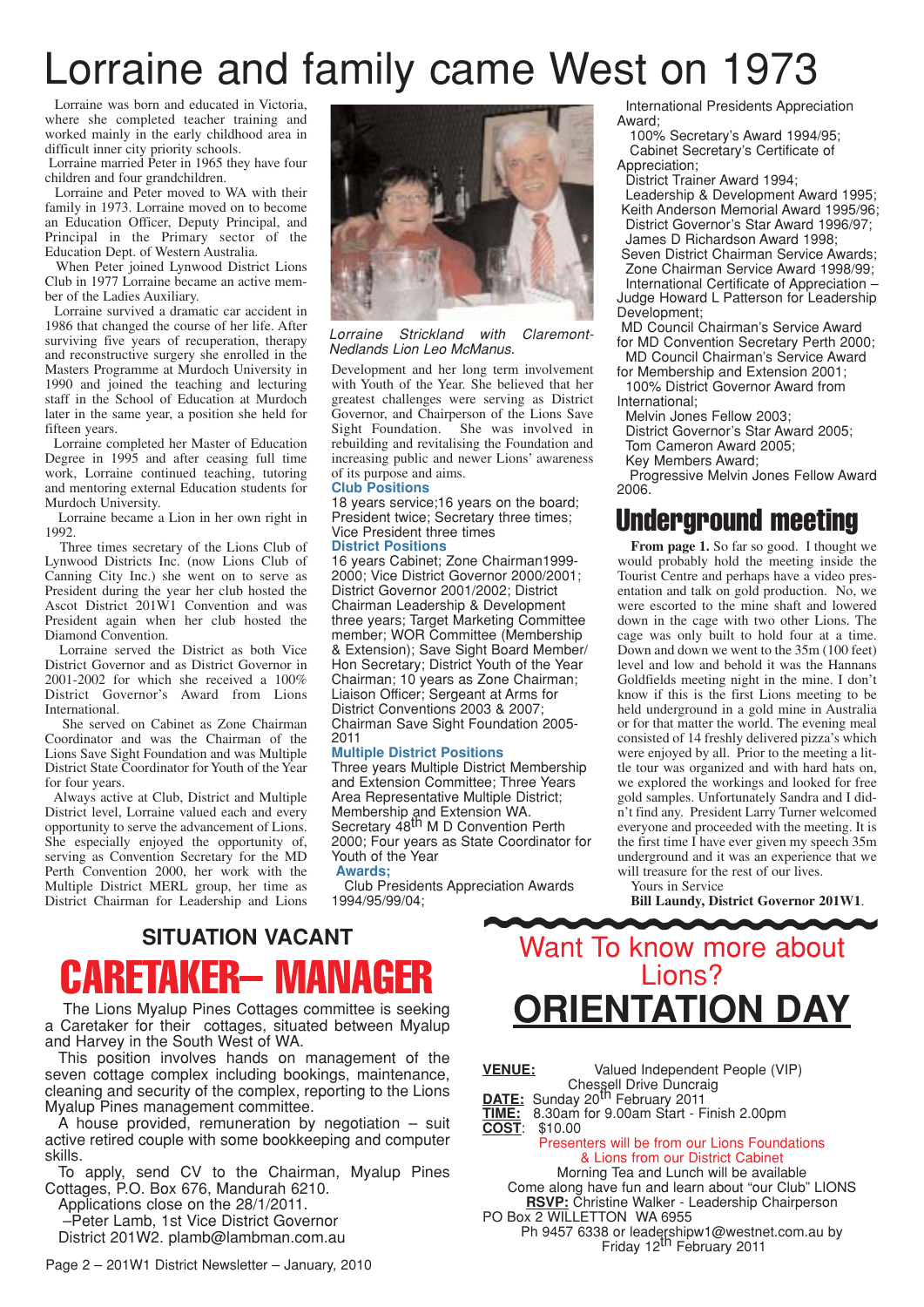I have received the following email from my sister-in-law June on Monday Decenber 6, who is closely involved in the Lions Skin Cancer Screening Program.

I acknowledge that all clubs within WA support the Lion Cancer Institute and therefore the cancer screening however the people who are known as "the team" contribute a lot of their personal time and hard work and I think the following information epitomises what can happen whilst they are away.

The Lions Skin Cancer Screening was on its way to Esperance to screen and had a huge problem when the wheels fell off. Yes literally fell off. The van is still in Esperance being repaired and the team screened in other premises.

We are very lucky to have this van, if you read the West Australian last week all about Skin Cancer you will realise how important this van and its team are.

And as you can from the pictures supplied we nearly did not have the van and the team. They will be going out to the Goldfields next year to screen people out there who need Lions help.

**–Lion Lee O'Shannessy,**

**Zone Chairman - Zone 1, District 201W2**

## **CoC awards draw closer**

I AM very pleased to announce that Pan Pacific Perth (formally the Sheraton Hotel) has kindly agreed to sponsor this year's Children of Courage event on **Sunday, April 3, 2011 at 11 am.**

As a recent addition to the city, Pan Pacific Perth wants to establish itself as an integral part of the Perth community and it sees this as just the start of a great relationship.

The event will take place in Pacific Perth's newly refurbished ballroom, with Staging Connections providing complimentary audio visual equipment. As part of its sponsorship, Pan Pacific will also provide canapés, soft drinks, tea and coffee.

This really is going to be a wonderful opportunity for the children and their families to enjoy the event in beautiful surroundings.

New forms are now available and will be sent to all clubs via the cabinet secretaries.

Club sponsorship for the children will continue to be \$50 per child. Any clubs sponsoring over four children, the charge will be \$25 for the extra children to cover the cost of their medal and certificate.

**–Chris Smelt, W1 District Chairperson**.

Email: Ianandchrissmelt@bigpond.com



PDG Colin Beauchamp and an assistant inspect the wheel damage on the Cancer Screening van near Esperance.

## ALF grants approved for Duncraig and Jurien Bay Lions Clubs

Grants approved at the November Meeting of the Australian Lions Foundation Trustees.

**Lions Club of Jurien Bay – Grant \$7,517** Since 1992 the club has participated in the Driver/Reviver program travelling regularly about 40 km to cater for people travelling along the Brand Highway at various holiday times. ALF was approached by the club to help finance the refurbishment of the caravan making it a more modern unit and to comply with Gas and Health Regulations.

### **Lions Club of Duncraig – Grant \$2,876**

Community Vision is a not for profit, community based organisation offering support to seniors, people with disabilities, youth, family and children. They currently support up to 80 Family Day Carers who can have up to five children in their care at any one time. There is a garden area designed to be child friendly, however, the sand pit has no protection from the sun and is very popular with the children. The Lions Club of Duncraig was approached for financial assistance to construct a Shade House at a cost of \$5,752.

### **Bull Creek – Grant \$9,655**

In recent years the club has organised a Golf Day to raise funds for a particular project, this

| Wellcome to the new members of Lions District 201 W1     |                         |                    |  |  |  |
|----------------------------------------------------------|-------------------------|--------------------|--|--|--|
| <b>CLUB</b>                                              | <b>NEW MEMBER</b>       | <b>SPONSOR</b>     |  |  |  |
| CITY OF PERTH HOST LC                                    | Aidan McDOWALL          | Luen Chicote       |  |  |  |
| <b>NORANDA</b>                                           | <b>Chris HALL</b>       | Nigel Kay          |  |  |  |
| <b>CARNARVON</b>                                         | Graeham YORK            | Gary               |  |  |  |
| Smallacombe                                              |                         |                    |  |  |  |
| <b>LANCELIN AND DISTRICTS</b>                            | Leanne FISHER           | May Wilkinson      |  |  |  |
| <b>DIANELLA</b>                                          | Kodakkal KRISHNAN       | Peter Eichfuss     |  |  |  |
| <b>CARNAMAH</b>                                          | Jacqueline BARBER       | Leigh Mackintosh   |  |  |  |
| <b>BASSENDEAN</b>                                        | June LYDON              | Gordon             |  |  |  |
| Chivers                                                  |                         |                    |  |  |  |
| <b>MORLEY</b>                                            | <b>Peter CHRISTMASS</b> |                    |  |  |  |
| <b>THREE SPRINGS</b>                                     | <b>Steve PETERSON</b>   | Doug Weir          |  |  |  |
| <b>THREE SPRINGS</b>                                     | Christopher JACKSON     | <b>Gary Turley</b> |  |  |  |
| Philip Caunt, Cabinet Secretary 201W1 www.lionswa.org.au |                         |                    |  |  |  |

year designating funds raised to Ronald McDonald House of Life. Following investigations by the club it was decided to upgrade the playground area by installing a 'Soft Fall Area' or a ''Rubber Safety Playground Surface'. 'Shade Sails' were also installed to protect the children from the sun bringing the total cost of the project to \$19,310. ALF contributed \$9,655 being their contribution on a dollar for dollar basis.

**–PCC Ian Kelly, Grants Chairman and Trustee W-Districts.**

| <b>2010 Donations &amp; General Grant Statistics</b> |                  |                           |  |  |  |
|------------------------------------------------------|------------------|---------------------------|--|--|--|
| – By District                                        |                  |                           |  |  |  |
| <b>Dist</b>                                          | <b>Donations</b> | <b>General Grants App</b> |  |  |  |
|                                                      | \$               | \$                        |  |  |  |
| C1                                                   | 19,600           | 65,717                    |  |  |  |
| C <sub>2</sub>                                       | 26.430           | 15,140                    |  |  |  |
| N <sub>1</sub>                                       | 23,220           | 45,787                    |  |  |  |
| N <sub>2</sub>                                       | 32,808           | 27,865                    |  |  |  |
| N <sub>3</sub>                                       | 26,087           | 33,082                    |  |  |  |
| N4                                                   | 8,485            | 6,870                     |  |  |  |
| N5                                                   | 29,148           | 8,042                     |  |  |  |
| Q1                                                   | 24,450           | 20.471                    |  |  |  |
| Q <sub>2</sub>                                       | 16,050           | 72,928                    |  |  |  |
| Q <sub>3</sub>                                       | 21,190           | 28,700                    |  |  |  |
| Q4                                                   | 22,425           | 6.989                     |  |  |  |
| T1                                                   | 7,350            | 34,490                    |  |  |  |
| $V1-4$                                               | 9,250            | 25,000                    |  |  |  |
| V <sub>2</sub>                                       | 19157            | 7,058                     |  |  |  |
| V <sub>3</sub>                                       | 18,200           | 17,203                    |  |  |  |
| V <sub>5</sub>                                       | 26,500           | 9,276                     |  |  |  |
| V <sub>6</sub>                                       | 11,088           | 25,256                    |  |  |  |
| W <sub>1</sub>                                       | 21,834           | 15,240                    |  |  |  |
| W <sub>2</sub>                                       | 16,200           | 13,555                    |  |  |  |
|                                                      | 379,472          | 478,669                   |  |  |  |
|                                                      |                  |                           |  |  |  |

### **Awards**

Awards issued from January 1 (the start of the financial year) to November 30, 2010 are eight William R Tresise Awards, 41 Ian M Stockdale Awards and 341 James D Richardson Awards. **Banner Patches**

Since January 1, 2010 there have been 190 Banner Patches issued (for an undesignated donation of \$250 or more).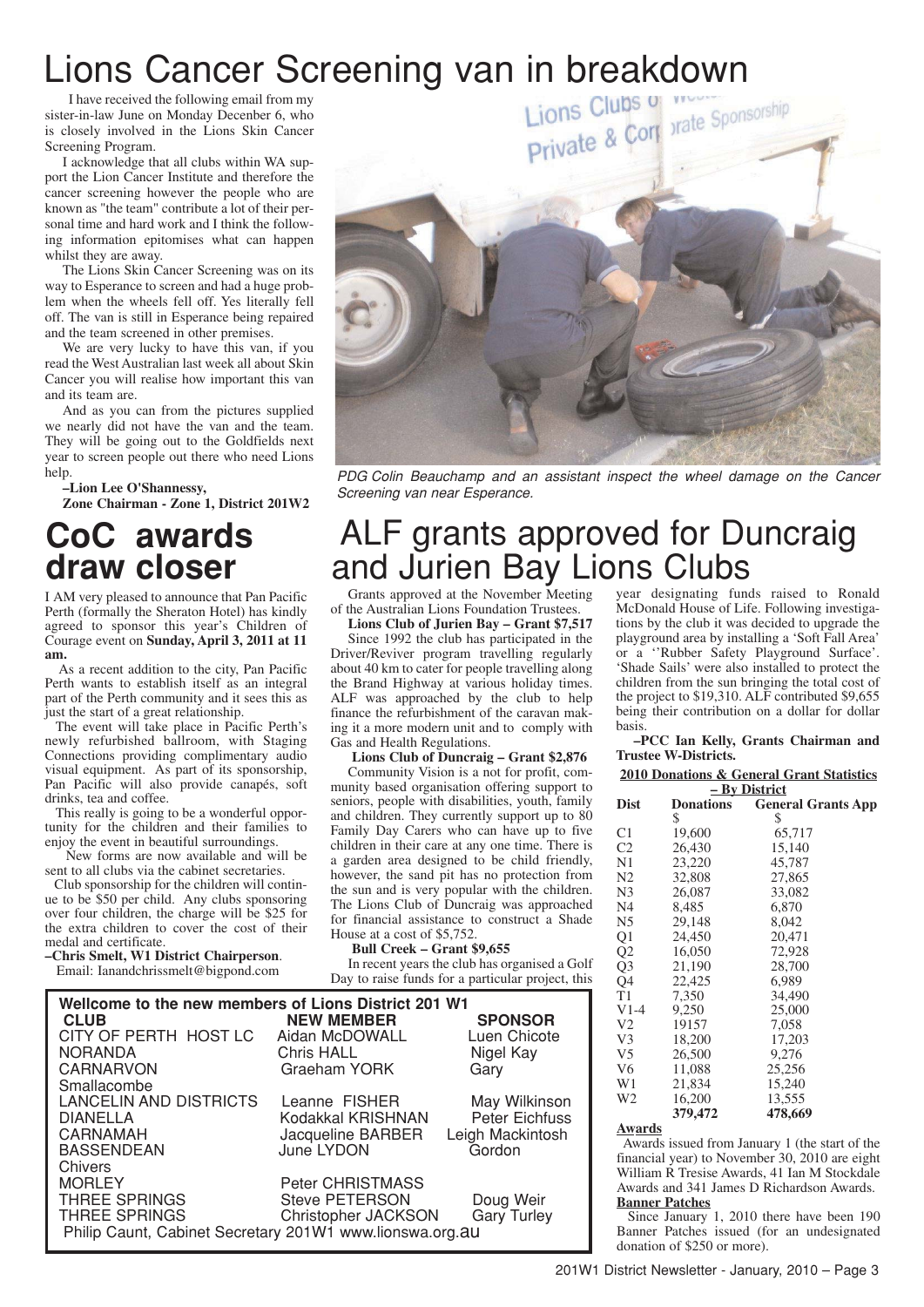# **Chance meeting brings Perry's Paddock project back on the agenda**

A report and the minutes of a committee meeting held on Thursday, November 2 at LEI at 7.00pm six clubs were represented with six apologies.

Members of the committee had met at Perry's Paddock and decided that as mowing of the area and road repairs were not available the project would stay in abeyance until finance or "others" could undertake the work. There was also a fire-risk if the area was simply slashed.

During a chance meeting in November with the Mayor of Wanneroo and the CEO the two matters were discussed, favourably. An email to the CEO brought a positive result for the road repairs and mowing the area was passed to the appropriate director for consideration, favourably. It was also suggested a grant could be possible.

DEC Project Officer Brad Johnson had previously been advised that we were not proceeding but no official cancellation had been given. He has since been advised that we were to go ahead again. DEC would be advised of the changed date.

Healthways were considering our request for a Grant and would place it on hold, now to be re-submitted.

Item one in our discussions was the date September 16, 17, 18 2011.

A name for the project? Whilst the contents of any publicity would centre on . . . activities, gala concert, expo and food fest we need a catchy phrase as the centre point. No more than four words. We will go to the clubs for ideas.

The need for committees came up and some were outlined with possible duties. Each committee to be given its tasks and to move along with decisions by that committee consistent with the overall project.

Security, generators, lighting, parking, marquees, planning of the area, traffic management, waste management, signage came under discussion.

Catering and expo. Each Foundation to be contacted with details of the project. We will offer space and power.

The general idea is to have a hollow square

with two sides for catering and two sides for Lions displays. The centre would be a marquee shaded area with a centre section for sale of raffle tickets (daily prize) and Instant Bingo tickets. Dept of Gaming to be consulted.

With the catering, clubs would be asked . . . What equipment would you be prepared to provide together with members to operate it, plus others to assist in the general running of the project.

Food supplies would be purchased by a committee. Cool-rooms would be on-site.

To attract the public . . .kite flying, walking tracks, bike riding events, the expo of Lions works, food fest, children's entertainment such as farm animals, bouncy castles etc would be attractions. A food fest and twilight concert on Saturday evening between 4.30 to 7.00pm. Publicity avenues to be explored. Both District Cabinets to be kept informed. Continual information to clubs.

NEXT MEETING AT LEI ON THURSDAY, FEBRUARY 10, 2011 AT 7.00PM **–PDG Jack Le Cras**.

## Party time and Life Membership in the mid west



PDG Rob Meney at the Christmas celebrations.

Dongara Denison and Mingenew Lions combined their December Christmas party as a joint celebration.

Lions know how to party, specially at Christmas. Put simply . . . invite a crowd of Lions within 100kms of a small inland town such as Mingenew. Nominate a senior Lion such as PDG Rob Meney to be MC along with Joy Ridley (Zone chairperson) and Rob can double up as Santa, hire a bus driver, transport is not a problem.

Mingenew Lions chose the local bowling club for the occasion. The function room was traditionally decorated – even down to the mistletoe – and the food was delicious and beautifully presented.

Santa handed out gifts to those who stated they had been very good girls and or boys all year and were duly photographed. All 47 of them.

The meal over, a highlight of the evening was when PDG Rob awarded Lion Doug Johns of the Dongara Denison Club with Life Membership. It was the first time Doug was seen to express surprise, being efficient and reliable is Doug's nature. CONGRATULATIONS Doug.

Mingenew Lions Club has managed to achieve what every other club of volunteers had dreamed about – recruiting new young members. PDG Rob inducted three young men into the club. Congratulations to them and their sponsors.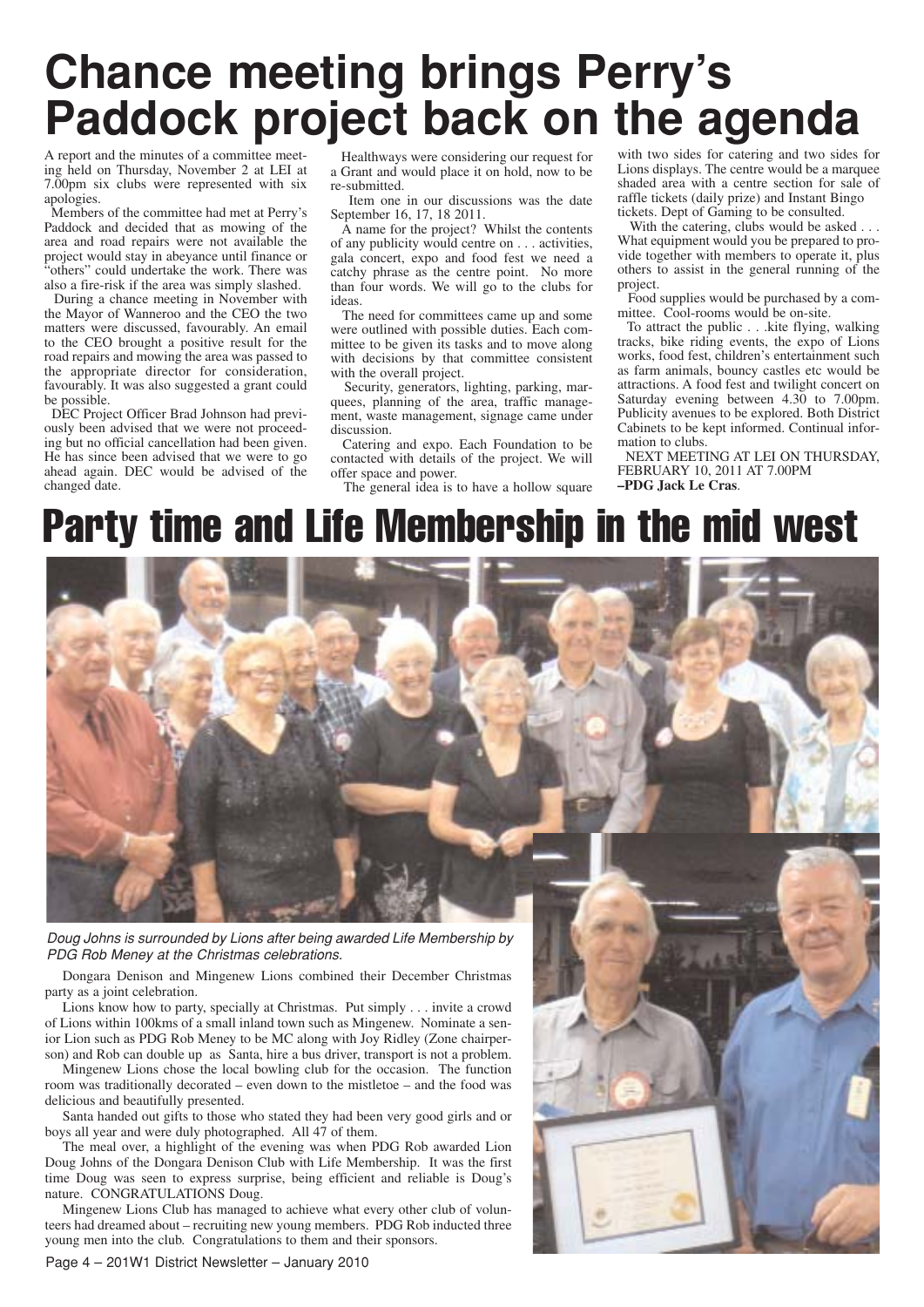

Camp Quality Blessing of the Fleet was held over the weekend November 19-22 at Dongara. It was hosted by the Lions Club of Dongara–Denison and was a wonderful success. The support from the Shire of Irwin and the local community with their generous donations along with roadhouses on the journey up make this event happen every year. Our picture above show children from Camp Quality taking a cruise on a gaily decorated vessel and right enjoying a fun time in the local park.

# Five Districts exceed Lions Mint sales

THE Lions Mints and Lions Australia Caramel Fudge year has ended. It runs from January to December each year.

The National Mints report shows five Districts exceeded last year sales, N2, V5, V6, W1 and W2, but unfortunately no District was on target for 2010. I am not aware of what last year's targets were but will let you all know after they are set this month.

Both the W–Districts are to be congratulated for increases in sales of mints, the addition of clubs who did not have sales in the previous year and the enthusiastic introduction of Lions Fudge.

The sales of Christmas Mints are disappointing, especially as this is a product that is specifically targeted to the Christmas season and makes an excellent addition to your Christmas Cakes sales. At nearly a 60% profit, for clubs it is a handy seasonal income earner for clubs. I hope the incoming Club Mints Chairmen will keep this in mind later on this year.

Another disappointment was the number of clubs who lost momentum and did not order as many cartons of Mints as in the previous year. Remember, keep the displays full, and they sell themselves

Lions Australia Caramel Fudge was launched at the 2010 Mildura Convention last year and it is pleasing to see so many clubs willing to try this new product. With a profit margin of nearly 60%, plus the introductory offer of five displays, for the price of six, surely those clubs who ordered fudge received value for money.



| MINT SALES BY DISTRICT.                                                                  |                        |
|------------------------------------------------------------------------------------------|------------------------|
| 2009<br>W1 487 cartons<br>W <sub>2</sub> , 50 <sub>2</sub> cartons                       |                        |
| 2010<br>W1 494 cartons, additional clubs, 6<br>W2, 521 cartons, additional clubs, 11     |                        |
| FUDGE SALES BY DISTRICT.<br>2010                                                         | Th                     |
| W1, 69 cartons by 20 clubs<br>W2 38 cartons by 19 clubs.                                 | tee is<br><b>CONVE</b> |
| CHRISTMAS MINTS SALES BY DISTRICT.                                                       | Th                     |
| 2010<br>W <sub>1</sub> , 53 cartons by 12 clubs                                          | there                  |
| W <sub>2</sub> , 6 cartons by 3 clubs.<br>I appreciate that some of our rural areas will | the d<br>ᅮᇈ            |

I appreciate that some of our rural areas will have a struggle to raise funds this coming year and have already raised this with the Marketing Executive. I am sure the Queensland clubs will also have a struggle on their hands?

Remember the contact numbers for ordering are:

MINTS: 1800 815 787 (Dollar Sweets) FUDGE: 1800 805 418 (Gran's Fudge)

Any problems please contact your District Chairman or myself.

**–Lion Dot Saunders,**

**W–Districts State Coordinator, Mints & Fudge**. (H) 08 9641 2430, dotneil1@bigpond.com

## n designers put your hand up

e WA Lions MD Convention commitlooking for designers for their 2012 ention pin.

e convention will be held in Perth so will be key points to be included in esian.

The pin must have a definition marking the 50th year of Lions in Western Australia, 60th MD Convention and to promote WA.

The design of the convention pin is open to Lions members to design and if we have an artist in the membership this would be an added bonus. The executive will choose the winning entry.

If you have any thoughts on the design or have any questions on this project please contact me or any of the convention executive Bill Robertson, Keith Jones, Pam Baird or Phil Caunt.

### **–PDG Bill Robertson. Email: billnwk@bigpond.net.au**